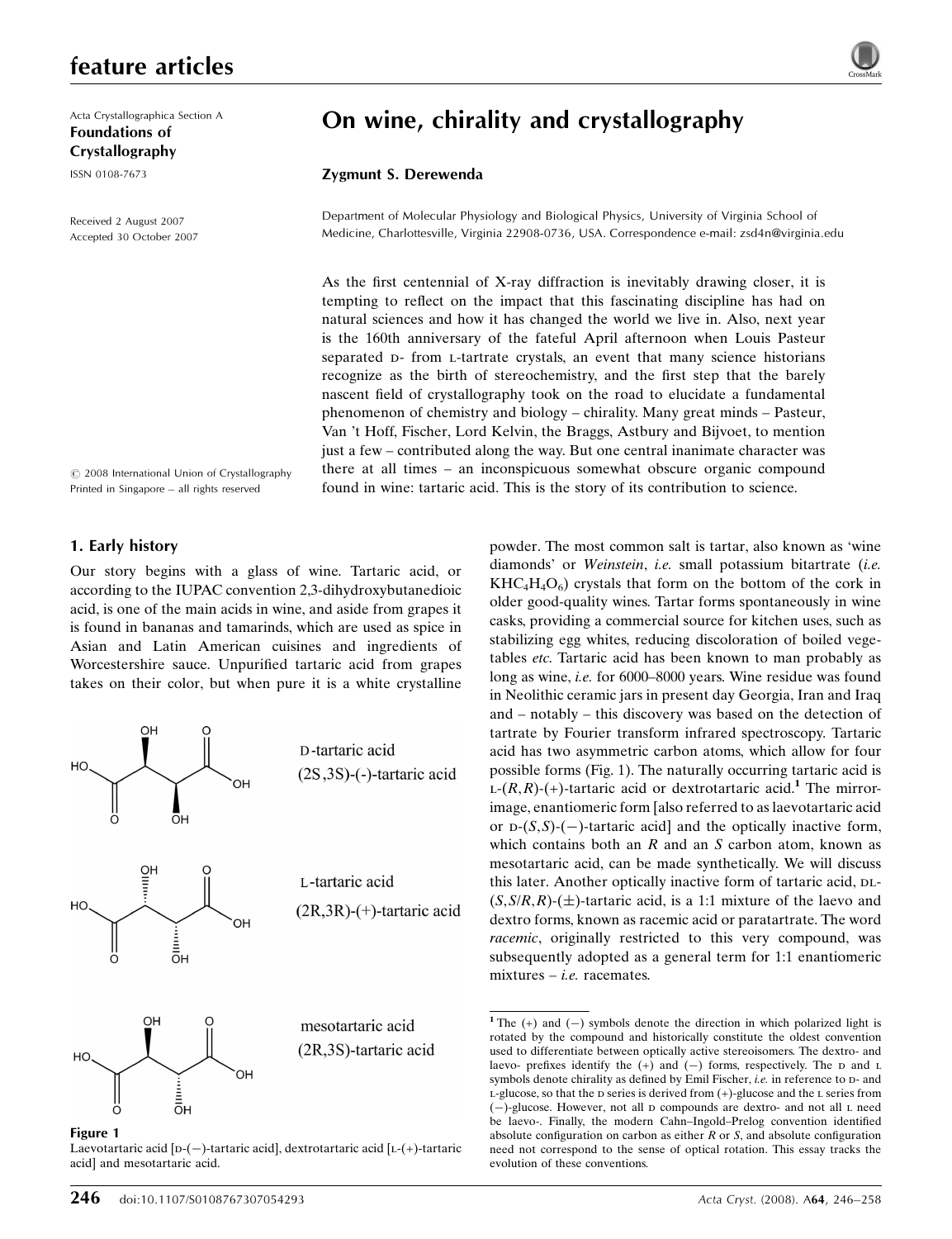Tartaric acid was probably first isolated from tartar by the great Arabic alchemist, philosopher, astronomer and physicist, Abu Musa Jabir ibn Hayyan (ca 721–ca 815), known to science historians by his Latin name, Geber. Considered by many to be the father of chemistry, Geber is credited with the discovery of crystallization as a purification process. Aside from tartaric acid, he discovered citric acid and acetic acid, as well as hydrochloric acid and nitric acid which he mixed to obtain aqua regia, king's water. Geber was a prolific writer and many of his books were translated into Latin and became standard texts for alchemists in the Middle Ages; he introduced a number of chemical terms, such as 'alkali', that are still in use today.

The more contemporary recorded history of tartaric acid and its salts begins ca 1675, when sodium potassium tartrate, one of several double salts of tartaric acid, was first prepared by a French apothecary, Pierre Seignette, in La Rochelle, on the Atlantic coast of France. Not surprisingly, the salt is now known as the Seignette or Rochelle salt. It forms colorless to blue–white orthorhombic crystals with four water molecules per one tartrate. They grow easily to large size from aqueous solution upon cooling because of steep temperature dependence of solubility. The Seignette salt is known for its medicinal use as a purgative, but it also has other less disturbing applications.

Nearly one hundred years later, the German–Swedish chemist Carl Wilhelm Scheele (1742–1786) purified the naturally occurring tartaric acid (*i.e.* the dextro form) along with citric, oxalic, malic, gallic, lactic and uric acids. Scheele was an apothecary working in a pharmacy in Stockholm and, in 1769, together with Anders Johan Retzius (1742–1821), prepared pure tartaric acid from cream of tartar by boiling tartar with chalk and decomposing the product with sulfuric acid. Retzius went on to crystallize it. Scheele also discovered oxygen two years before Priestley, but procrastinated with the publication until 1777 and was 'scooped' by Priestley, who announced his discovery in 1774.

A second form of tartaric acid, thannic acid (later identified as paratartaric acid or racemic acid), was obtained from crude tartar around 1819 by Paul Kestner, a French manufacturer from Thann (Alsace), by overheating tartrate. Kestner mistook paratartrate for oxalic acid, but a year later J. F. John recognized it as a distinct compound. In 1826, the French chemist Joseph Louis Gay-Lussac (1778–1850) coined the name racemic acid (acide racémique), from the Latin racemus, for a bunch of grapes, and demonstrated that it had the same chemical composition as tartaric acid. This was also confirmed by Jöns Jakob Berzelius (1779–1848), the great Swedish chemist, who introduced the concept of isomerism and defined the two forms of tartaric acid as isomers. The notion was not entirely novel: in 1825, two other contemporary chemists, Justus von Liebig (1803–1873) and Friedrich Wöhler (1800– 1882), resolved their dispute over two substances with apparently identical composition but different properties, i.e. silver cyanate and silver fulminate. The same year, Michael Faraday (1791–1867) found a liquid hydrocarbon in compressed gas with the same composition as gaseous

ethylene. Finally, in 1828, in an accidental experiment that marks the birth of organic chemistry, Wöhler converted ammonium cyanate to urea. Two years later, he published his studies on cyanuric acid and urea jointly with Liebig. Thus, the idea that identical chemical compounds (as judged by their composition) can occur in different physical forms had been around for some time. In 1830, Berzelius brought the isomerism of tartaric acid to the attention of Eilhard Mitscherlich (1794–1863), who had by then already established the premise of isomorphism and polymorphism in crystallography, and shortly afterwards Mitscherlich began careful crystallographic investigations of both tartaric acid and paratartaric acid.

# 2. Crystals and optical activity

At this point, we should consider a parallel development in physics, i.e. the discovery of optical activity, which was of crucial importance to subsequent events.

Polarization of reflected light was discovered by Sir Isaac Newton (1643–1727). In 1808, Etienne-Louis Malus (1775– 1812), a French officer, engineer, physicist mathematician, and a veteran of Napoleon's expedition to Egypt, discovered polarization of light by a crystalline calcium carbonate – calcite. Two years later, Malus formulated a theory of doublerefraction, or birefringence, in crystals. His work was extended by Sir David Brewster (1781–1868), who in 1815 formulated a law that allows for correlating the polarization angle (i.e. Brewster's angle) with the refractive index. The same year, Jean-Baptiste Biot (1774–1862) discovered that if a plate of quartz or liquids such as turpentine and solutions of sugar, camphor or tartaric acid are placed between crossed Nicol prisms (so named later after William Nicol of Edinburgh), which isolate a polarized light beam, one of them must be adjusted for rotation to extinguish the light, indicating that the tested samples were rotating the polarization plane. The first mention of this fact occurs in the bulletin of the Société Philomatique, December 1815. It is important to note that Biot correctly concluded that quartz's optical activity is a property of the crystal, while that of the organic solutes is a property of individual molecules. Much later, in 1832, Biot also demonstrated the optical activity of tartaric acid solution, but it took him until 1838 to discover – to his surprise – that paratartaric acid was optically inactive. He wondered about this seemingly inexplicable phenomenon, and in 1844 received a note from Mitcherlich who was equally perplexed because the 'nature and the number of atoms, their arrangement and their distances are the same in the two substances compared.'

# 3. René Just Haüy and the dawn of crystallography (and civilization as we know it)

The same year that Biot discovered the phenomenon of optical activity, in 1815, the abbot René Just Haüy (1743–1822) – who is regarded by science historians as the father of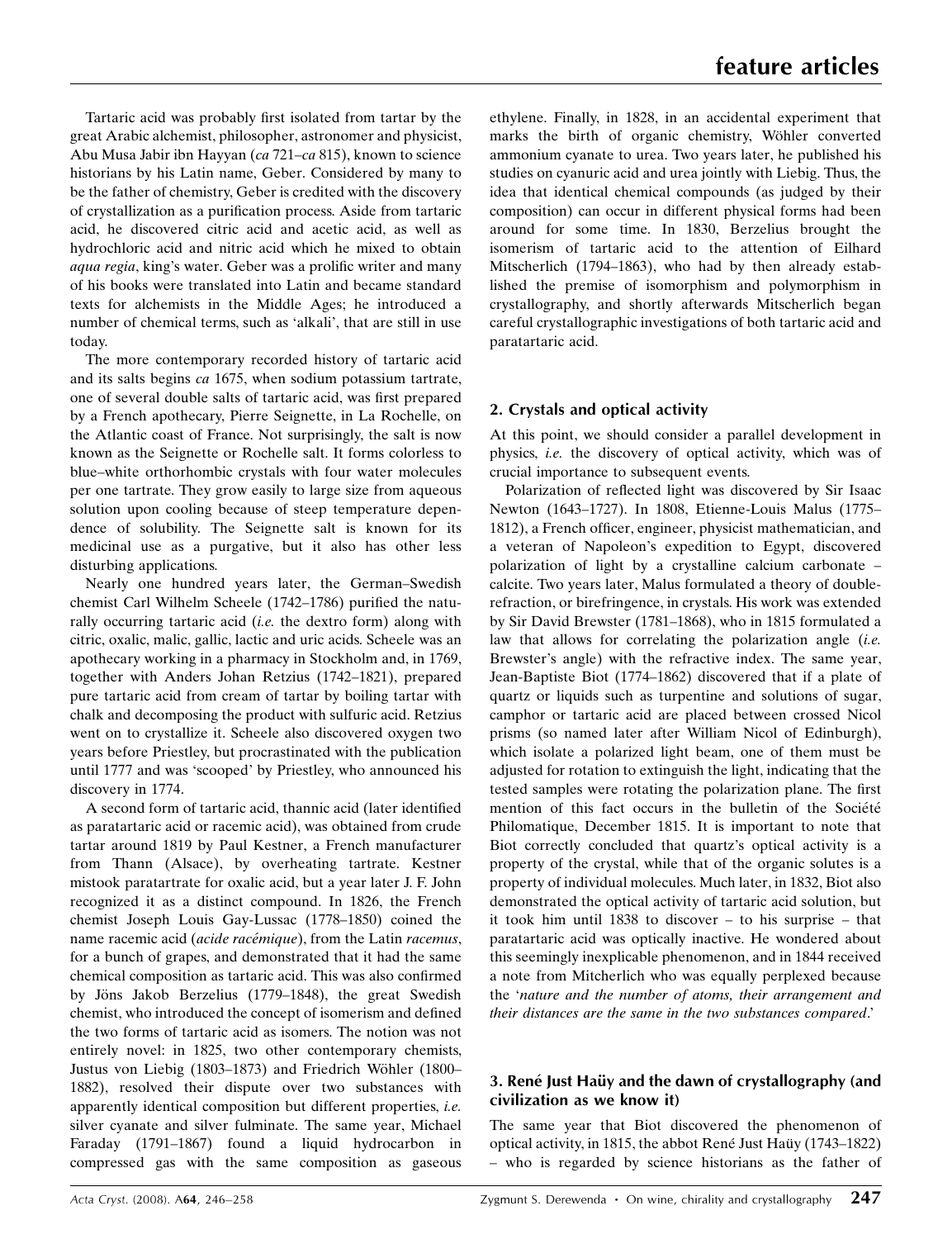crystallography – discovered the existence of two hemihedral forms of quartz crystals. Hemihedral crystals have only half the number of faces required by the symmetry of the crystal system to which they belong: some show faces oriented to the left and some to the right and the two are non-superimposable mirror images of each other. We now know that quartz typically crystallizes in two forms, *i.e.*  $P3<sub>1</sub>21$  and  $P3<sub>2</sub>21$ , and, even though the  $SiO<sub>4</sub>$  tetrahedra that make up the crystal are achiral, the two crystals are perfect mirror images because the arrangement of molecules in the unit cell, either a left- or a right-handed helix, is chiral. This is not a unique situation among minerals but quartz is so ubiquitous that it naturally caught Haüy's eye.

It was Sir John Frederick William Herschel, 1st Baronet (1792–1871), who in 1820 communicated to the Royal Society of London a paper in which he connected Haüy's crystallographic discovery with Biot's physical one and showed that the two forms of quartz rotate the plane of polarized light in the opposite sense (Herschel was born in Germany as Friedrich Wilhelm Herschel, and is best known for his contributions to astronomy and particularly for the construction of more than four hundred telescopes, and for the discovery of Uranus, its moons, and Saturn's moons). Meanwhile, René Just Haüy became convinced that every distinct chemical substance has a unique fixed crystal form. In contrast, Mitscherlich introduced the concepts of 'isomorphism' (identity of crystalline form in spite of different chemical composition) and 'dimorphism' (i.e. existence of different crystal forms of the same compound). Against the backdrop of these two opposing views, Auguste Laurent (1807–1853) developed new ideas that foreshadowed contemporary structural chemistry. The son of a mining engineer, Laurent became one himself before taking a position of an assistant to Jean Baptiste André Dumas (1800– 1884), the French chemist best known for his work on organic analysis and synthesis, as well as the determination of atomic weights by measuring vapor densities. In 1836, Laurent was appointed a Professor of Chemistry in Bordeaux, and moved back to Paris to Ecole Normale in late 1846. Laurent proposed that the structural grouping of atoms within molecules determined how the molecules combined in organic reactions. This theory conflicted with the then accepted view credited to Berzelius that the product of organic reactions depended solely on the electrical charge of the atoms involved. Laurent wanted to develop a theory that would reconcile the Haüy-Mitscherlich controversy and went on to postulate that substances with similar crystalline forms have a common chemical moiety, a 'fundamental radical', which could then be modified by the presence of water molecules, acids etc., leading to polymorphism.

Thus, the questions of isomorphism, presence of crystallization water, crystal morphology etc. were central to chemistry and crystallography by 1848. They were also emphasized by Gabriel Delafosse (1795–1878), a former student of Haüy, who taught at the prestigious Ecole Normale Supérieure in Paris. One of the students in the audience was a young man by the name of Louis Pasteur.

# 4. Louis Pasteur, the crystallographer

Louis Pasteur (1822–1895) was recognized early for his scholastic aptitude and on that strength was accepted by Ecole Normale Supérieure. Pasteur undertook two theses to obtain his doctorate in sciences, one in chemistry and one in physics. The subjects originally had to do with pressure, chemical reactions and atomic volumes, but at the suggestion of Laurent, during the latter's short stay in Paris, Pasteur switched his interests. For chemistry, he studied the saturation capacities of arsenious acid and its salts. Among the results, he found two slightly different crystalline forms corresponding to monobasic and dibasic forms of arsenious acid. This observation supported the notion that two compounds could be nearly isomorphous and yet dimorphous (i.e. occurring in two distinct forms) at the same time, supporting Laurent's views. In physics, Pasteur focused on 'phenomena relating to the rotatory polarization of liquids', as the title stated. He emphasized that optical activity could be used as a guide to chemical structure and expanded on the role of crystallography in chemistry. The main theme was the relationship between optical activity and crystal form, with the ultimate conclusion that identity of the crystalline form leads to identical optical activity. In general terms, this was not original because Laurent had already published observations to that effect but it shows how Pasteur was influenced by Laurent and how deeply he was involved in crystallographic research prior to his study of tartrates.

Both doctoral theses were presented in August 1847. Pasteur then continued to work on the issue of dimorphism because he was concerned that this phenomenon reduced the value of crystallography as an identifier of chemical composition. For example, calcite and aragonite are both crystal forms of calcium carbonate, but the former is trigonal (which we now know is  $R3c$ ) while the latter, which forms in mollusc shells and corals, is orthorhombic (Pmcn). This, of course, was in sharp contrast to Haüy's views. Pasteur's hope was to show that dimorphism can be shown to be a special case of isomorphism, blurring Mitscherlich's distinction, and in line with Laurent's views. Pasteur was already familiar with tartrates from the work published in 1841 by M. F. de la Provostaye, and tartrates were the natural system on which to test his ideas. His first paper on this subject was read on 20 April 1848. In it, he discussed the case of eight different tartrates, which were 'broadly isomorphous' and which he argued could be co-crystallized together in any proportion. However, as a meticulous investigator he was not completely convinced by his results and conclusions. He went back to the issue of the number of water molecules in each crystal form. He focused particularly on sodium ammonium tartrate, which was for a number of reasons a very good model system to use, particularly because the enantiopure form yields crystals with well developed hemihedral faces. One problem that Pasteur encountered was that he could not find the formula for sodium ammonium paratartrate, although he presumed that it must be similar to sodium potassium tartrate (the Seignette salt), with which it was isomorphous. It is at this point that he recalled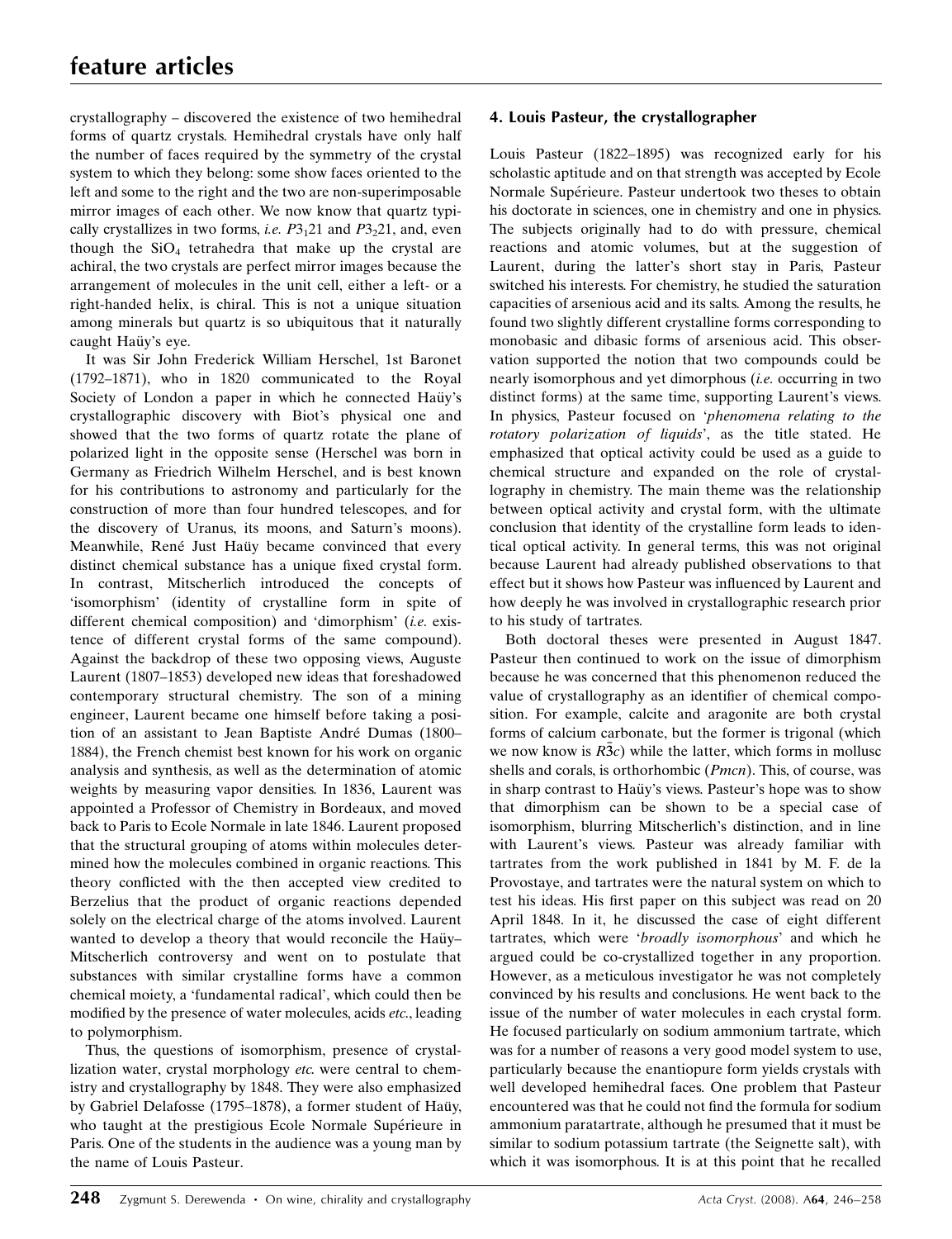Mitscherlich's conundrum that asked why sodium ammonium paratartrate and sodium ammonium tartrate are isomorphous, yet the paratartrate does not rotate polarized light. As Pasteur described in one of his two famous lectures given in early 1860 before the Council of the Societé Chimique de Paris, he was increasingly troubled by the problem, and eventually sorted through crystals obtained from sodium ammonium paratartrate using only a hand lens and a pair of tweezers. He realized that Mitscherlich had made a mistake: the crystals were not all the same. They were hemihedral, with about half showing right-handed faces, and the others being mirror images (Fig. 2). He separated left-handed crystals from righthanded ones, dissolved each set and discovered that the solution of the first group is optically active to the left, and the other to the right. He had it: in Laurentian spirit he was now able to reconcile chemical structure with the crystalline polymorphism.

When Biot, who was 74 years old that year, learned about the discovery, he asked that the experiment be repeated in his presence. He watched as Pasteur separated a new batch of crystals into two piles, predicting which ones would rotate polarized light to the left and which ones to the right. At this point Biot took over and finished the experiment, starting with the more interesting left-handed crystals which were never before described. When he confirmed all predictions with his polarimeter, he said holding Pasteur's hand: 'My dear child, I have all my life so loved the sciences that this makes my heart throb with joy.'

Years later, Pasteur made the famous comment that chance favors the prepared mind. No discovery in the history of science illustrates this premise more than the observation made by Pasteur on 29 April 1848. As it happens, paratartrate is unique in that it undergoes spontaneous separation into hemihedral crystals, but only below 27°C. Had Pasteur worked on a hot summer day, he might have never made the discovery.

# 5. The dawn of structural chemistry

Pasteur's life coincided with a period when the atomic theory and the foundations of structural chemistry were only begin-



Figure 2

(a) Hemihedral crystals of tartaric acid as drawn by Pasteur and  $(b)$  actual crystals of D and L forms. From Kauffman & Myers (1998), Chem. Educ. 3, doi: 10.1333/s0089780257a. With kind permission of Springer Science and Business Media.

ning to take hold. Although Robert Boyle (1627–1691) introduced the concept of an element in 1661, the idea of specific atomic weight was conceived only in 1808 by John Dalton (1766–1844) in the New System of Chemical Philosophy. It took another 46 years – after most of Pasteur's work on tartrates was completed – that the notion of valence was coined in 1852 by Sir Edward Frankland (1825–1899). Within the next six years, these ideas gave rise to the concept of chains of interconnected tetravalent carbon atoms and – in essence – to structural chemistry, with its graphic formulas and their implications.

Tartaric acid was again at the center of attention. Its 'correct' formula, one of only few compounds thought of in this way, was given in 1858 by Archibald Scott Couper (1831– 1892) in Annales de Chemie et de Physique. Couper was not completely correct: he accepted 8 instead of 16 as oxygen's atomic weight, and so he has twice the correct number of oxygen atoms in his formula. Couper introduced straight lines to indicate bonds and described how carbon atoms bind to each other to make chains. His paper, however, was entrusted to Charles-Adolphe Würtz (1817–1884), a highly regarded French organic chemist, who delayed passing it on to the Academy, giving Friedrich August Kekulé (1829–1896) a chance to publish his work several months earlier. When Couper protested, Würtz expelled him from the laboratory. As a consequence, Couper suffered an emotional collapse and retreated to Scotland, never to publish anything in his remaining 30 years. His entire bibliography consists of four papers written within a single year when he was 27.

It was Alexander Crum Brown (1838–1922), a Scottish organic chemist at the University of Edinburgh, who developed structural chemical formulas. In 1864, he started drawing diagrams with atoms as circles joined by lines signifying covalent bonds. And then, in January 1865, Kekulé published his structure of the benzene ring with six carbon atoms and alternating double and single bonds to satisfy carbon's tetravalence; structural organic chemistry was born.

## 6. The tetrahedron

On 30 August 1852, the year that Frankland introduced the concept of valence, Jacobus Henricus Van 't Hoff was born in Rotterdam, Holland. In 1869, Van 't Hoff enrolled at the Polytechnikum in Delft to study chemistry – against the advice of his father, a medical doctor – and completed a three year program in two years. He then went for a year to the University of Leiden, known for its strength in mathematics, less so in chemistry, and then moved on to Bonn to work with August Kekulé. He was initially thrilled by the prospect of working with one of the founders of structural chemistry, but soon discovered that Kekulé was a selfish man and that it was his practice to 'convert some paying laboratory assistants into unpaid private assistants.'

Having earned a lukewarm recommendation from Kekulé, Van 't Hoff matriculated at the University of Utrecht, passed his exams in December 1873 and went on to Paris to work with Adolphe Würtz. There he met a fellow student, Joseph Achille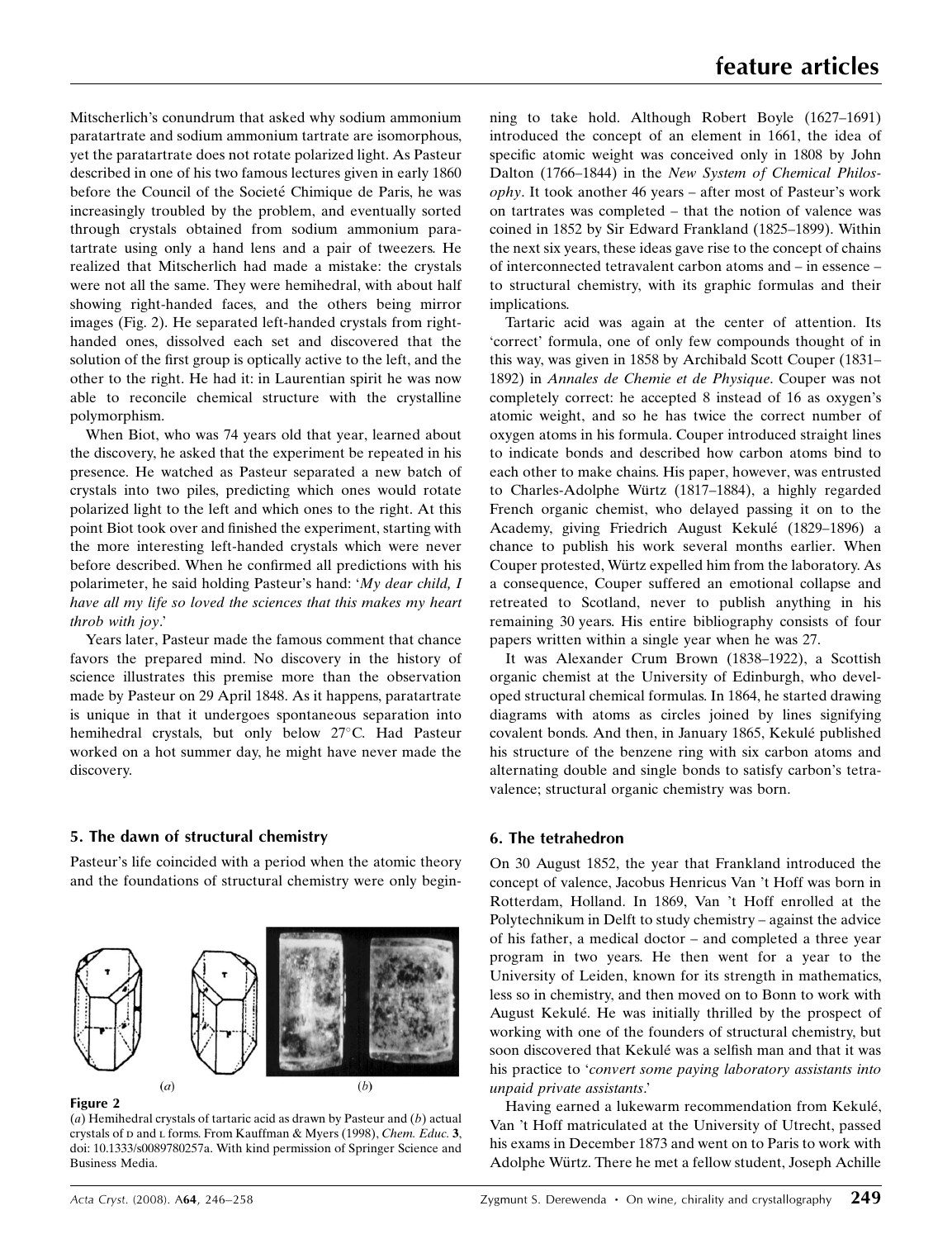Le Bel (1857–1930). Shortly after his return to Utrecht in 1874, Van 't Hoff presented a dissertation in organic chemistry which earned him a doctorate: the thesis was entitled Contributions to the Knowledge of Cyanoacetic and Malonic Acid and would have been easily forgotten had it not been for Van 't Hoff's other contributions to chemistry.

While still technically a student working with Eduard Mulder, Van 't Hoff published a 15-page-long pamphlet in Dutch, which – with the benefit of hindsight – introduced one of the most critical concepts in modern chemistry, i.e. that of a tetrahedral carbon atom. Van 't Hoff knew from previously published work that methane is a symmetrical compound. He argued that this is sufficient to conclude that the structure of methane can be represented by a regular tetrahedron with the carbon atom at its center. With the knowledge of Pasteur's work on the tartrates and the speculation of the underlying asymmetry of the molecules, Van 't Hoff examined the composition of known optically active organic compounds and discovered that all contain at least one carbon atom in combination with four different atoms or groups. He then logically extended his idea of a tetrahedron to an asymmetric tetrahedral carbon atom.

A French translation was published the same year, but the work went virtually unnoticed. Van 't Hoff decided to expand the French version and published it in 1875 in Rotterdam



Figure 3 Van 't Hoff's models. Photo: Deutches Museum, Munich; with permission.

under the title La Chimie dans l'Espace (chemistry in space): it now had 43 pages and three plates with a total of 40 figures. But even these more detailed figures, about half of which were perspective drawings, did not convincingly convey a sense of three dimensionality. So Van 't Hoff went further: he explicitly suggested that readers cut out models from cardboard, and then volunteered to mail complete collections of the models to anyone who requested them. He added that such sets were already in the hands of Baeyer, Butlerov, Henry, Hofmann, Kekulé, Frankland, Wislicenus, Würtz and Berthelot.

Three sets of these models survived to date. One set of 22 items is in the Deutsches Museum in Munich (Fig. 3) while two sets are in Museum Boerhaave in Leiden: a comprehensive set of 69 models and a recently discovered small set consisting of 10 models. The models represent hypothetical organic molecules, with bound substituents symbolized by R1, R2, R3 and R4 and, in the case of the Leiden 1 set, actual molecules. The basic shape of the models is a tetrahedron, the models are all made of cardboard, typically with  $1.5-2$  cm edge length.

The Munich set of models was donated to the museum in 1905 or early 1906 by Van 't Hoff himself, with a note that explained their use and significance. It is thought to comprise the original set of models that Van 't Hoff later copied for others. The second Leiden set originally belonged to Gustav Bremer, Van 't Hoff's fellow student in Utrecht, whose widow donated the set after his death in 1909 to the Chemistry Department of the University of Leiden, where it was kept until recently.

Van 't Hoff's models were not totally original in concept. August Wilhelm Hofmann, another student of Liebig, was the first to use ball-and-stick models and displayed them on 7 April 1865, during a Friday Evening discourse at the Royal Institution. Hofmann's discourse was presided over by the Prince of Wales, later Edward VII. Hoffman's example was followed by Adolph von Baeyer, Edward Frankland and, importantly, Kekulé, who used models with brass rods pointing towards the corners of a tetrahedron to visualize single, double and triple bonds by matching the tips of one, two or three pairs of rods. We already noted that Van 't Hoff worked with Kekulé after leaving Leiden, and it is very likely that he saw his mentor's models even though he later claimed that he conceived of a tetrahedron completely independently while considering the molecular basis of the optical activity of lactic acid. What is undoubtedly true is that, by explaining optical activity in the context of a tetrahedral carbon, Van 't Hoff in essence assigned physical significance to the tetrahedral atom, while Kekulé used it as an intellectual device to illustrate valencies.

It is important here that we recognize the essentially identical concept of a tetrahedral carbon published by Joseph Le Bel within weeks of Van 't Hoff's pamphlet. Although they met in Würtz's laboratory in 1873, Van 't Hoff later recalled that '... we have never exchanged a word about the tetrahedron there, though perhaps both of us had cherished the idea in secret.' Le Bel's paper is a direct continuation of the French school of the relationship between crystalline form and optical activity and suggests a general principle underlying the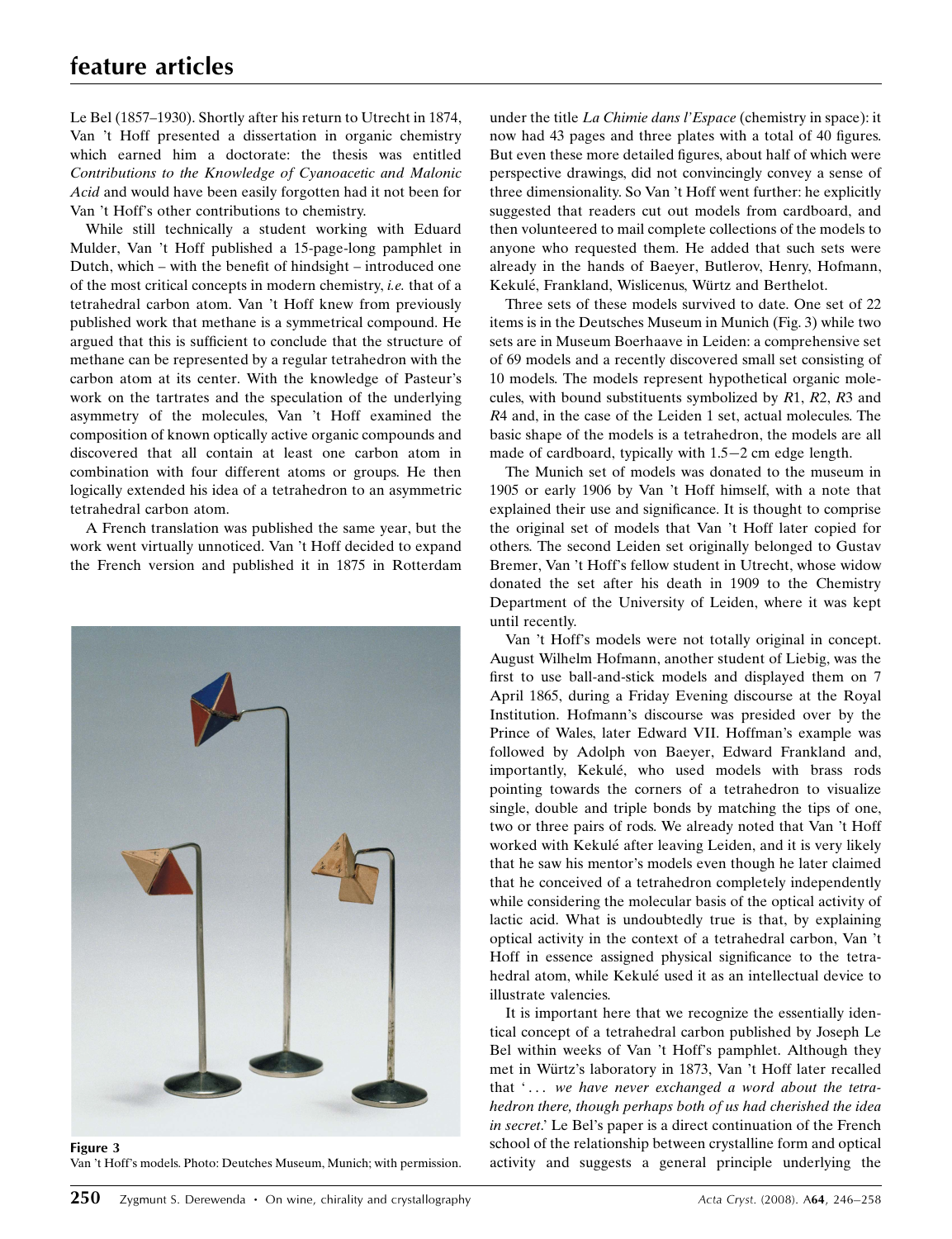presence of optical activity. However, it has no accompanying diagrams or perspective drawings and the tetrahedral atom is explicitly mentioned in only one paragraph.

Both Van 't Hoff and Le Bel made specific references to the four forms of tartaric acid as a result of the presence of two asymmetric, i.e. tetrahedral, carbon atoms.

In 1875, a German chemist Viktor Meyer (1848–1897) wrote to Van 't Hoff requesting a copy of La Chimie dans l'Espace. A year later, Meyer wrote to Adolf von Baeyer with a suggestion of an experimental proof of Van 't Hoff's proposal, i.e. synthesis of asymmetric bromochloronitroethanes. Meyer was one of the first chemists to include the concept of the tetrahedral atom in his lectures and *ca* 1878 he introduced the term 'stereochemistry'. Unfortunately, at the age of 49, Meyer succumbed to depression and on 7 August 1897 took cyanide pills.

In 1877, after three years dedicated to structural organic chemistry, Van 't Hoff abandoned the field. In 1878, he was appointed Professor of Chemistry, Mineralogy and Geology at the University of Amsterdam. He occupied this Chair for 18 years before accepting an Honorary Professorship in Berlin as a member of the Royal Prussian Academy of Sciences. He remained there until the end of his life and died on 1 March 1911 at Steglitz near Berlin. He was the recipient of the first Nobel Prize in Chemistry (in 1901). In 1885, he was appointed member of the Royal Netherlands Academy of Sciences and was awarded honorary doctorates of Harvard and Yale (1901), Victoria University, Manchester (1903), Heidelberg (1908); he received the Davy Medal of the Royal Society (1893), Helmholtz Medal of the Prussian Academy of Sciences (1911); he was also appointed Chevalier de la Legion d'Honneur (1894), Senator der Kaiser Wilhelm Gesellschaft (1911), a member or honorary member of the Chemical Society, London (1898), Royal Academy of Sciences, Göttingen (1892), American Chemical Society (1898), and the Académie des Sciences, Paris (1905). Virtually all of these distinctions were a result of his work in the area of physical chemistry. The Nobel Prize was awarded 'in recognition of the extraordinary services he has rendered by the discovery of the laws of chemical dynamics and osmotic pressure in solutions.'

# 7. Making sense of it all

During the winter of 1890, Hermann Emil Fischer (1852–1919) was deeply immersed in his investigations of sugars. He was considering the relationship between pentoses and trihydroglutaric acids but it was not clear to him how many such acids were possible, probably because Van 't Hoff had mistakenly written in his Lagerung der Atome im Raume (1877) that there were three isomers. Fortuitously, he was at the time in Bordighera, a resort on the Italian Riveria near Nice, in the company of Adolf von Baeyer. The German chemist, all too familiar with Van 't Hoff's tetrahedral carbon atom, when asked if he knew the answer, tried to solve the problem using bread crumbs to make models of carbon atoms and toothpicks for bonds, but gave up. Upon his return to Wu¨rzburg, Fischer probably contacted Van 't Hoff, and resolved the issue. Then,

between 1891 and 1894, Fischer established the stereochemical configuration of all the known sugars and correctly predicted the possible isomers. He also realized that one could correlate the configurations of asymmetric carbon atoms in different molecules if one knew at least one of the series but that it was not possible to infer from macroscopic models what the absolute configuration is at the microscopic level. So to be able to formulate all stereochemical relationships, he decided to assign one of the two possible absolute configurations to a reference compound based on optical activity, with the calculated risk of being 50% wrong.

Initially, Fischer adopted Van 't Hoff's notation using (+) and  $(-)$  signs, but in the second of his papers on sugar stereochemistry in 1891 he introduced his projection. He used tartaric acid for this purpose and he described it later in his autobiography as follows:

'With the help of Friedländer's convenient rubber models, one can construct molecules of right-handed tartaric acid, lefthanded tartaric acid, and inactive tartaric acid and lay them in the plane of the paper so that the four carbon atoms are in a straight line and the attached hydrogens and hydroxyls lie above the plane of the paper.'

Fischer's projections did not show tetrahedral carbon atoms, but two-dimensional projections that were obtained when rubber models were literally squashed onto the paper. Fischer then defined d- and l-saccharic acid, choosing arbitrarily one of the two possible projections for the d isomer. All compounds that were correlated by chemical transformations to dextrorotatory glucose, related to  $d$ -saccharic acid, were classified as d, and all enantiomers as l. However, lower and uppercase  $d$  and  $l$  had been used before to specify the sign of rotation, *i.e.* in place of  $(+)$  and  $(-)$ , and later a new convention was reached which introduced small capital letters D and L.

Emil Fischer received the second Nobel Prize in Chemistry in 1902, the first to be awarded for research in organic chemistry, for work on purines and sugars. His stereochemical correlations were not flawless, and in 1906 Martin Andre Rosanoff (1874–1951), a Russian born American chemist, took the idea further to remove some erroneous logic and correlated sugars with  $(+)$  and  $(-)$  glyceraldehydes. He also tried to replace Fischers  $D$  and  $L$  notation with  $\delta$  and  $\lambda$ , but that was not accepted. The system based on Rosanoff's principles but using  $D$  and  $L$  notation is referred to as the Fischer– Rosanoff notation.

Even Rosanoff's work did not clarify completely the stereochemistry of tartrates. The problem was that (+)-tartaric acid could be correlated with either  $(+)$ - or  $(-)$ -glyceraldehydes depending on the reaction pathway. The quest for the elucidation of absolute configuration seemed endless.

# 8. Seeing is not always believing: the structure of diamond

In 1912, at the suggestion of Max von Laue (1879–1960), Paul Friedrich and Walter Knipping exposed zincblende (a cubic form of zinc sulfide) to X-rays, discovered by Wilhelm Conrad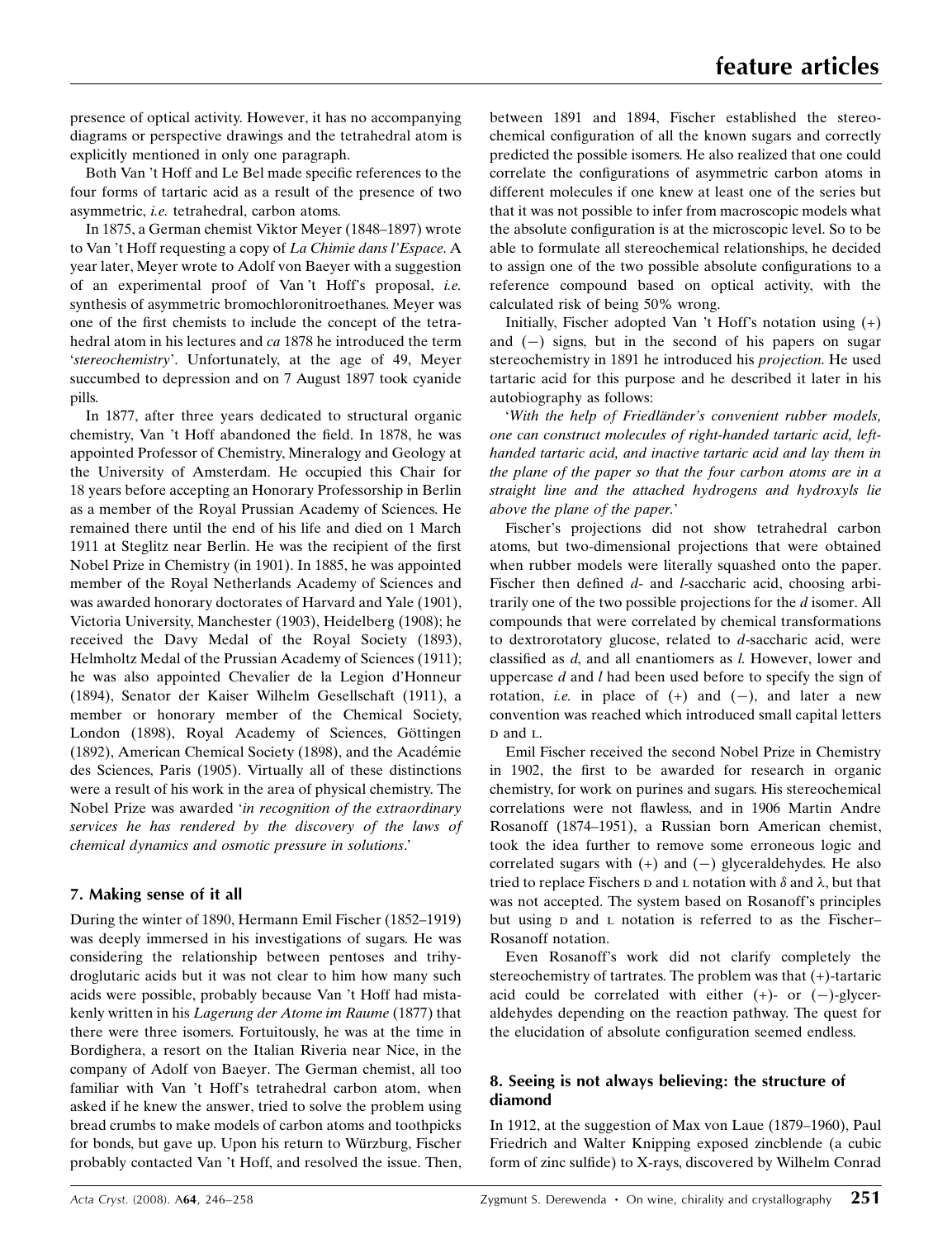Roentgen (1845–1923) in 1895, and recorded the first X-ray diffraction pattern. In June 1913, William Lawrence Bragg (1890–1971) published his investigation of alkaline halides, including sodium chloride, starting with a new interpretation of the diffraction phenomenon involving the relationship  $n\lambda =$ 2d sin  $\theta$ . The paper appeared in the *Proceedings of the Royal* Society of London and was communicated by the author's father, William Henry Bragg, F.R.S. (1862–1942). By strange coincidence, at the age of five William Lawrence became the first recorded person ever to be X-rayed in his native Australia: he fell off his bike, broke his arm, and was X-rayed by his father, then a Professor at the University of Adelaide.

On 30 July 1913, the Braggs submitted another paper entitled The Structure of Diamond. In this paper, they expanded on the difference between the Laue method which utilizes a broad spectrum of X-rays, or Bremsstrahlung (referred to as heterogeneous X-rays in the paper) and the 'reflection method', which utilizes the famous Bragg relationship and monochromatic (or homogeneous) X-rays. Since filters were not yet in use, the Braggs searched for anticathode material that would give strong characteristic lines. They note that platinum, used by Friedrich and Knipping, gives intense background radiation, while rhodium gives very strong characteristic radiation at  $\lambda = 0.607$  and 0.533 Å. Accordingly, they used rhodium (Rh) radiation to record spectra from diamonds and arrived at the correct structure (Fig. 4):

'The union of every carbon atom to four neighbors in a perfectly symmetrical way might be expected in view of the persistent tetravalency of carbon. The linking of six carbon atoms into a ring is also an obvious feature of the structure.'

Interestingly, nowhere do the Braggs allude to Van 't Hoff's model, nor do they hint at the obvious stereochemical implications. This is perhaps because it was not necessarily obvious to them whether the packing of carbon atoms in the cubic crystals of diamond actually reflected covalent structure. They followed the previous conclusion with a cautious statement:

'But it would not be right to lay much on these facts at present, since other crystals which do not contain carbon atoms possess, apparently, a similar structure.'

Thus, the spectacular validation of Van 't Hoff's proposal seems to have come and gone without much fanfare. Both Braggs were awarded a shared Nobel Prize in Physics in 1915 but due to the outbreak of World War I it was not until 1922 that William Lawrence Bragg delivered his Nobel Lecture. Although he showed the structure of diamond, he barely mentions it in the lecture and never expands on the tetrahedral carbon atom. William Henry Bragg was knighted in 1920 and his son in 1941.

## 9. William T. Astbury

While the structure of inorganic salts and diamond could be inferred from relatively simple considerations of unit-cell dimensions, packing and atomic volumes, organic structures presented a much greater challenge. At the top of everyone's list – naturally – was tartaric acid. The first to take up the challenge was William T. Astbury (1889–1961).

Born in Longton (in the Stoke district) to a potter's turner, Astbury had to support his entire education through scholarships. In Cambridge, he won scholarships in chemistry, physics and mathematics, but his studies at Jesus College were interrupted by the outbreak of World War I. After his return to Cambridge in 1919, Astbury became interested in crystallography through a course in mineralogy taught by Arthur Hutchinson (1866–1937). Hutchinson was a fabulous teacher and John Desmond Bernal (1901–1971) recorded that his course was 'by far the best in crystallography to be given in the



#### Figure 4

A model of diamond based on the crystal structure determined by the Braggs. Reprinted with permission from Bragg & Bragg (1913). Proc. R. Soc. London Ser. A, 89, 277-291. Copyright (1913) The Royal Society of London.



## Figure 5

William Astbury's failed attempt at the elucidation of the structure of tartaric acid. Reprinted with permission from Astbury (1923). Proc. R. Soc. London Ser. A, 102, 506–528. Copyright (1923) The Royal Society of London.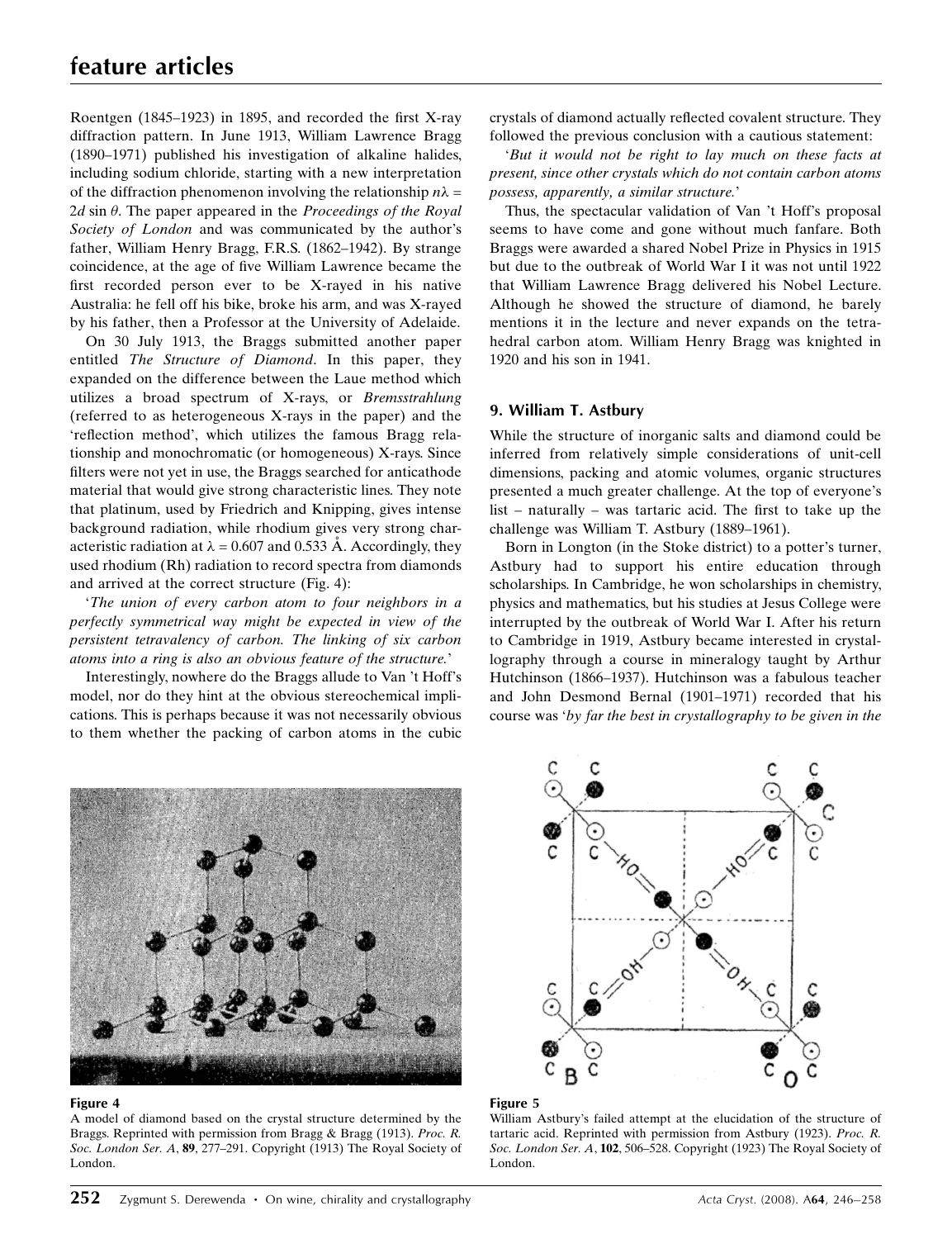United Kingdom', illustrated with models and apparatus of his own design. Prior to his appointment in Cambridge in 1895, Hutchinson studied chemistry with Emil Fisher at Wüzburg and attended lectures in physics by Roentgen. After World War I, Hutchinson followed closely the developments in the new area of X-ray studies of crystal structures and in 1921 recommended Astbury to Sir William Henry Bragg at University College, London.

According to Bernal, Astbury 'knew more crystallography than either Sir William or Sir Lawrence Bragg.' He is remembered, of course, for his contributions to the early studies of protein and DNA structure, but what is less well known is that Astbury's first two scientific papers dealt with the question of the relationship between optical rotation and molecular structure of tartaric acid. The first paper, The Crystalline Structure and Properties of Tartaric Acid, was published in the Proceedings of the Royal Society on 1 February 1923. This was probably the first diffraction study of a monoclinic crystal, and only a handful of reflections were measured using Bragg's ionization spectrometer, using a Coolidge X-ray tube with a molybdenum anticathode. Needless to say, Astbury did not really find the correct structure (Fig. 5) because his structural arguments were based on unitcell dimensions and packing inferred from Bragg's atomic radii. Perhaps the most notable is Astbury's conclusion that 'It is shown that it is impossible by the diffraction of  $X$ -rays to distinguish between the dextro- and laevo- forms of an optically active body.' His second paper, also communicated by Sir William, appeared on 1 September 1923 and dealt with the structure of the anhydrous racemic acid. As before, the details were not quite right, but he concluded that 'The fundamental cell is associated with one molecule of the right-handed tartaric acid and one molecule of the left-handed tartaric acid. There is



#### Figure 6

The structure of the tartrate moiety in the Seignette (Rochelle) salt as determined by Beevers and Hughes. Reprinted with permission from Beevers & Hughes (1941). Proc. R. Soc. London Ser. A, 177, 251–259. Copyright (1941) The Royal Society of London.

no evidence from X-ray examination that racemic acid exists as an independent doublet of molecular weight 300.'

Astbury's ground-breaking work on protein and DNA structure belongs to another story. He received many honors but did not earn a Nobel Prize.

### 10. Structure at last

With the introduction of the Fourier and Patterson techniques in the 1920s and 1930s, organic structures finally moved within reach of rigorous X-ray diffraction analysis. The time had arrived for a detailed structure determination of a tartrate.

The first was that of the Seignette salt (Na ${KC_4H_4O_6 \cdot 4H_2O}$ ), published in August 1940 in the Proceedings of the Royal Society by C. Arnold Beevers & W. Hughes. By the standards of the day, the task was formidable: 47 parameters had to be determined and the difficulties were compounded by lack of a center of symmetry  $(P2<sub>1</sub>2<sub>1</sub>2)$  and the need to determine phases rather than signs of reflections. The structure was solved by the canonical isomorphous replacement method, with ammonium, potassium, rubidium and thallium salts used as derivatives. Data were obtained from Weissenberg photographs and the structure was determined using Patterson synthesis and Fourier analysis. The tartrate molecule was found to have its four backbone carbon atoms almost exactly coplanar (Fig. 6). Tetrahedral coordination of water is observed and found to be in agreement with the Bernal– Fowler structure. Interestingly, there is no discussion in the paper of the absolute configuration.

It took another eight years before C. A. Beevers and F. Stern published in 1948 a short note in Nature on the structure of p-tartaric acid. This was a more difficult case because, unlike in the case of the Seignette salt, there were no candidate atoms for isomorphous replacement. The structure was solved from Patterson maps and Fourier projections were used to evaluate the final model, which took another two years before it was published in Acta Crystallographica in 1950. Crystallographic R factors for the three zones  $F(0kl)$ ,  $F(h0l)$ and  $F(hk0)$  were 0.26, 0.29 and 0.30, leaving clearly a bit to the imagination by today's standards. Nonetheless, the authors proclaimed the coordinates to be within  $\pm 0.05 \text{ Å}$  and concluded that the molecule of tartaric acid had a general configuration identical with that found in the Seignette salt. In the last paragraph it is stressed that:

' ... the methods described in this paper cannot distinguish between the  $D-$  and  $L$ -forms of an optically active compound, since parameters derived from those given by the operation of a center of symmetry would give the same intensities.'

Shortly after this publication, G. S. Parry published his structural investigation of the triclinic (P1) monohydrate of racemic tartaric acid, easier to crystallize than Astbury's anhydrous species. In this case, in addition to Patterson and Fourier methods, the author also used Harker–Kasper inequalities to obtain some phase relationships for h0l reflections. The crystallographic  $R$  factors for the three zones were 0.19, 0.23 and 0.26. Yet again, the structure turned out to be essentially the same as in the Seignette salt and  $D$ -tartaric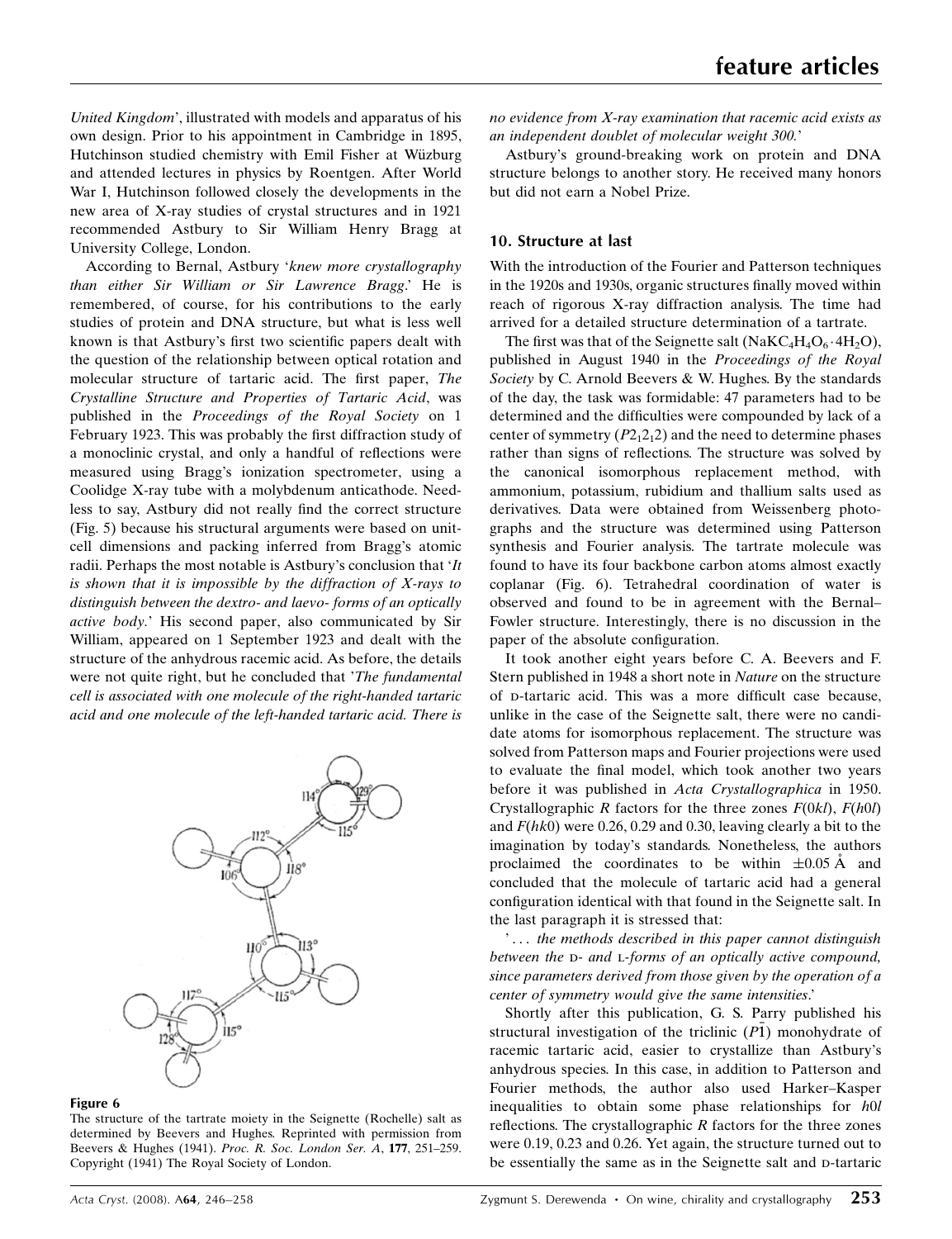acid except that, as expected, an enantiomeric pair of molecules was observed.

Only one enigma remained to be solved: the absolute configuration.

# 11. Bijvoet makes a difference

In spite of the phenomenal advances in crystallography, which by 1950 had boldly focused on proteins and viruses, X-ray diffraction suffered from the serious limitation, lucidly explained by Astbury and then by Beevers and Stern, that the absolute configuration seemed unattainable. The problem was originally defined in 1913 by the French crystallographer Georges Friedel (1865–1933): the diffraction pattern is centrosymmetric and therefore would forever obscure the absolute configuration of an asymmetric molecule.

As early as 1925, Hermann Francis Mark  $(1895-1992)$  and his postdoctoral fellow Leo Szilard (1898–1964), working at the Kaiser Wilhelm Institut in Berlin demonstrated using rubidium bromide crystals, and strontium and bromide radiation, that when the scattered frequency is in the neighborhood of one of the 'characteristic frequencies of the scattering element', i.e. near an absorption edge, the phenomenon is no longer independent of wavelength. (It is perhaps worth recalling as an aside that Mark was a pioneer of crystallography and structural chemistry, considered to be one of the fathers of polymer chemistry, and it was he who recommended one of his students, Max Ferdinand Perutz, to John Desmond Bernal in Cambridge, and suggested that Perutz study protein structure. The rest is history. Leo Szilard went on to demonstrate the chain reaction.) The 'anomalous dispersion' observed by Mark and Szilard was then taken up in 1930 by Coster, Knol and Prins who showed that the 111 and 111 reflections of zincblende have unequal intensities when the wavelength is close to the zinc absorption edge. A. J. Bradley and R. A. H. Hope followed in 1932 with studies of FeAl



Figure 7

X-ray powder photographs of FeAl using different radiations: (a) Mo  $K\alpha$ radiation; (b) Co K $\alpha$  and K $\beta$  radiations; (c) Co K $\alpha$  and K $\beta$  radiations; (d) Fe  $K\alpha$  and  $K\beta$  radiations; (e) Cr  $K\alpha$  and  $K\beta$  radiations. Reprinted with permission from Bradley & Hope (1932). Proc. R. Soc. London Ser. A, 136, 272–288. Copyright (1932) The Royal Society of London.

powder where, due to iron atoms occupying the corners and aluminium atoms the centers of the unit cells, the structure factors are either  $f_{\text{Fe}} + f_{\text{Al}}$  or  $f_{\text{Fe}} - f_{\text{Al}}$  (Fig. 7). A method for calculation of the atomic form factor for X-rays in the region of anomalous dispersion was then proposed by D. Coster and A. J. Knol who in their 1933 paper noted that 'mathematically speaking the atomic factor is in general ... a complex quantity of which not only the modulus but also the argument (i.e. the phase difference between the primary and the scattered beam) is a function of the wavelength and the angle  $\theta$ . It took the brilliant mind of Johannes Martin Bijvoet (1892–1980) to realize what the consequences are. Bijvoet became interested in crystals at a young age in high school, when a visiting physicist demonstrated birefringence. After two years of studies in Greek and Latin, Bijvoet entered the University of Amsterdam to study chemistry, physics, astronomy and mathematics. He served in the army in World War I, although The Netherlands stayed out of the war and Bijvoet never had to fight. He resumed his studies as a doctoral student in chemistry and physics, and was particularly impressed with the lectures of J. D. van der Waals Jr, the son of the Nobel Prize winner for physics in 1910. In 1919, after graduating cum laude, Bijvoet became an assistant to Professor A. Smits in the Department of Inorganic Chemistry. The structure of sodium chloride had been published by the Braggs a few years earlier and Smits was highly skeptical: like other traditional chemists, he would not accept the notion that there are no identifiable NaCl molecules. Bijvoet and his friend A. Karssen decided to pursue X-ray diffraction and to investigate the properties of salts for themselves. This endeavor resulted in the determination of the structures of lithium and lithium hydride, which Bijvoet wrote up in his doctoral dissertation in 1923, as well as sodium chlorate and sodium bromate. Crystallography became a lifetime passion for Bijvoet. He served as a Reader at the University of Amsterdam until 1939, and then moved to Utrecht to become the Chair of General and Inorganic Chemistry at the State University. By a strange turn of events, for the first 13 years he worked in the Van 't Hoff Laboratory.

In Utrecht, Bijvoet's attention moved to the complex problems of organic chemistry and structure of non-centrosymmetric compounds. He set out to determine the structure of strychnine, which could be fortuitously crystallized with C2 symmetry as isomorphous selenate or sulfate salt. Bijvoet realized that a single-isomorphous-replacement procedure might be used to determine the structure. The signs of structure factors for both salts could be easily determined for the centric [0,1,0] projection from isomorphous differences, as was first done for phthalocyanine. The non-centrosymmetric [0,0,1] projection presented a problem because phase angles and not signs had to be determined, and a pair of isomorphous crystals yielded the obvious ambiguity. Bijvoet suggested that a symmetrical Fourier synthesis can be used with every term included twice, using both phase angles, leading to an electrondensity map with a superposition of two mirror images of the molecule. The [0,1,0] projection along with stereochemical considerations was used to resolve the image and provide the structural formula. Bijvoet became immediately aware that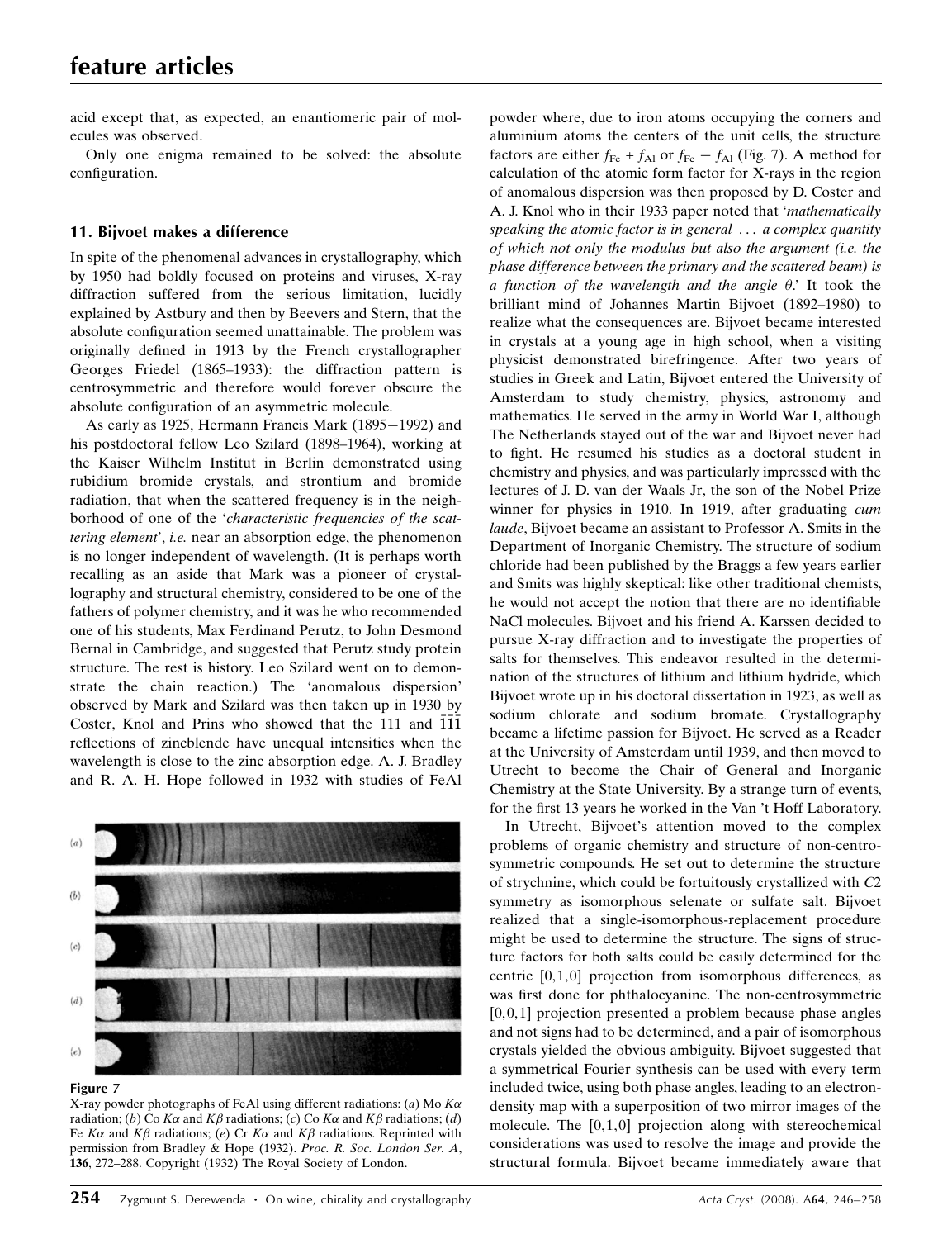two derivatives would yield unambiguous phases. A bromide salt of strychnine was under investigation in Glasgow by J. H. Robertson and C. A. Beevers and Bijvoet noted in his 1951 paper in Acta Crystallographica:

'In order to avoid the double model the replacement method could be extended as follows: Consider three substances, namely, (I) a-chlorine strychnine sulphate, (II) a-chlorine strychnine selenate and (III) a-bromine strychnine sulphate which are isomorphous. Now comparison between (I) and (II) will give two possibilities for the phase angle of every reflexion of substance (I). Comparison between (I) and (III) also will give two possibilities for the  $\alpha$  values of (I). If both DF vectors are different – and mostly they are – both pairs of values must have one in common. So for nearly every reflexion the  $\alpha$  value can be determined and one model will result. As the relative positions of chlorine and sulphur will result from Patterson syntheses, there are two possibilities which would give two models, the separate image or mirror image.'

While this is the first explicit formulation of the doubleisomorphous-replacement approach, it failed to address the choice of origin and the identification of the correct enantiomorph. These questions were raised in the famous paper by David Harker in 1956, who elaborated on Bijvoet's arguments and extended its application to proteins.

As early as in 1949, Bijvoet also realized that an anomalous signal can be used to identify the correct enantiomorph. He wrote:

'There is in principle a general way of determining the sign [of a phase angle].  $\ldots$  We can use the abnormal scattering of an atom for a wavelength just beyond its absorption limit. ... It also becomes possible to attribute the d or l structure to an optically active compound on actual grounds and not merely by a basic convention.'

Together with colleagues A. F. Peerdeman and A. J. van Bommel, Bijvoet went on to prove the point experimentally. What better model system than tartaric acid? The Rb salt was a perfect choice and for the first time Fischer's convention was put to an experimental test. Rubidium's absorption edge is at 0.8157 Å, and Bijvoet used Zr  $K\alpha$  radiation (0.7859 Å) to



#### Figure 8

Absolute configuration of dextrorotatory tartaric acid as determined by Bijvoet: (*a*) crystal structure; (*b*) normalized configuration; (*c*) Fischer's projection. Reprinted by permission from Macmillan Publishers Ltd: Bijvoet, Peerdeman & van Bommel (1951). Nature (London), 168, 271–272. Copyright (1951).

obtain the anomalous signal. The results were published in a short note to Nature on 18 August 1951 (essentially the same work was published a few months earlier in the Proceedings of the Royal Netherlands Academy of Sciences, although notably the order of authors is altered with Peerdeman being first). It turned out that Fischer's convention was correct (Fig. 8).

The impact of this work was immediate. Only months prior to Bijvoet's papers, the configurational relationships between carbohydrates, hydroxyl acids and amino acids had been worked out systematically and described by P. Brewster, E. D. Hughes, C. K. Ingold and P. A. D. S. Rao in their lucid 1950 Nature article. Once the absolute configuration of tartaric was established, nearly all of these compounds could have their absolute configurations inferred systematically from that reference point. However, Bijoet additionally went on to confirm the absolute configuration of amino acids with his work on the  $p-(-)$ -isoleucine. At the time when this work was undertaken, already 15 amino acids had been characterized by crystallography, but their absolute configuration had not been directly validated. Bijvoet used the hydrobromide salt crystals and to obtain useful anomalous data for the Br K edge ( $\lambda =$ 0.918 Å) he chose to use U  $L\alpha_1$  radiation ( $\lambda = 0.9087 \text{ Å}$ ), monochromated with a curved quartz crystal. His X-ray tube could withstand a maximum of 100 W and 400 h exposure was required to obtain one first-layer Weissenberg photograph. Intensities for Friedel pairs were estimated visually 'by a few people independently' and the D configuration was confirmed as expected. The results were published in 1954 with J. Trommel in Acta Crystallographica.

### 12. What's in a name?

Interestingly, while the term 'stereochemistry' was already in wide use, you will look in vain for any reference to 'chirality' in Bijvoet's paper on tartaric acid absolute configuration. The term chirality was originally introduced to chemistry by William Thomson  $(1824-1907)$ , later in life known as Lord Kelvin, or more precisely First Baron Kelvin of Largs, OM, GCVO, PC, PRS, FRSE. Kelvin was one of the most accomplished, most revered and most famous scientists in history. He published more than 600 scientific papers, filed over 70 patents and after he died his ashes were buried at the request of the Royal Society in the nave of Westminster Abbey, near the grave of Sir Isaac Newton. His contributions to science and engineering were many, including a key role in laying down the transatlantic cable in 1866, a venture which brought him fortune and a knighthood that year. His name (or more accurately the name of a somewhat obscure river which flows past the University of Glasgow in Scotland) has been immortalized in the scale of absolute temperature which he developed. As an aside, it is also worth mentioning that Lord Kelvin made many assertions during his lifetime that – fortunately for him – he is not remembered for. He is on record stating that 'X-rays will prove to be a hoax', and in 1900 declared that 'There is nothing new to be discovered in physics now. All that remains is more and more precise measurement.'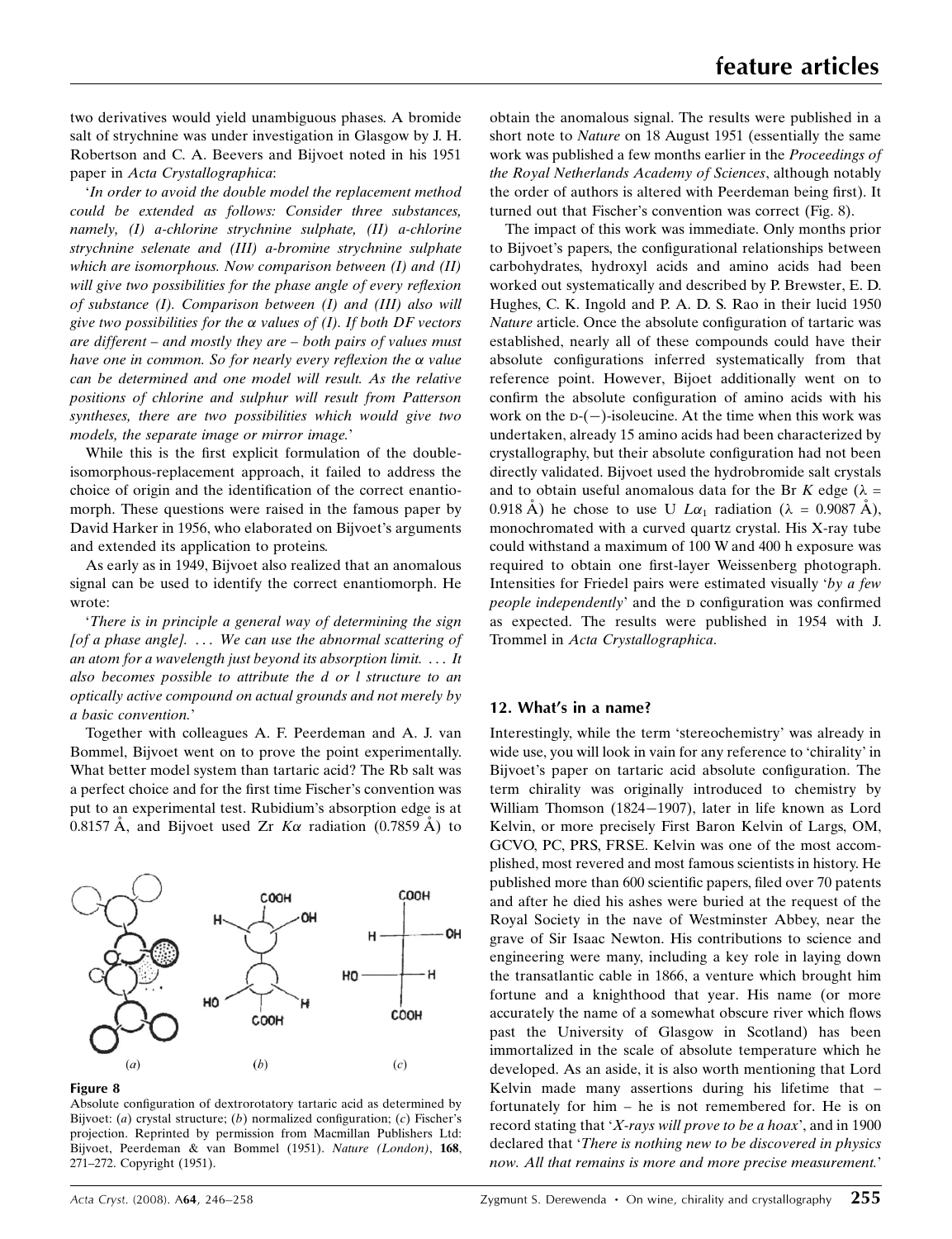In 1884, Kelvin gave a series of 20 lectures at Johns Hopkins University in Baltimore. The Baltimore lectures were interactive and spontaneous, with an eclectic choice of subjects. It was not until 1904 that lecture notes were published, and in the Appendix they included the following statement:

'I call any geometrical figure, or group of points, chiral, and say that it has chirality, if its image in a plane mirror, ideally realized, cannot be brought to coincide with itself.'

Apparently the term chiral (from the Greek word kheir, hand) was never used in the Baltimore lectures but added at the time of publication of the notes, presumably by Kelvin himself. Greek-based terminology was coined by Kelvin at least as early as 1873 (i.e. a year before Van 't Hoff and Le Bel published their concept of a tetrahedral carbon atom) when he gave a lecture – whose text was never published – at the Royal Society of Edinburgh: Note on Homocheiral and Heterocheiral Similarity. With cheirality (and later chirality) confined to algebraic and topological problems, it is not difficult to understand why chemists ignored the term for nearly one century. It was re-introduced by Lancelot Law Whyte (1896– 1972), a Scottish financier, engineer and author, in two letters that appeared in Nature both entitled Chirality in 1957 and 1958. It was permanently engraved into the chemical vocabulary by Kurt M. Mislow (1923–), a student of Linus Pauling (1901–1994), in his Introduction to Stereochemistry published in 1965, and by Robert S. Cahn (1899–1981), Sir Christopher K. Ingold (1893–1970) and Vladimir Prelog (1906–1998), in their classic 1966 paper Specification of Molecular Chirality.

Bijvoet's discovery of the absolute configuration of tartaric acid led directly to the revision of the existing unsatisfactory configurational notation. In November 1950, Robert S. Cahn and Sir Christopher K. Ingold had already established new principles for notation for tetrahedral carbon atoms and introduced the so-called sequence rules, according to which the ligands around the tetrahedral atom were first ordered in a sequence by atomic numbers and then used to establish clockwise or anticlockwise order (looking from the side opposite the ligand of lowest priority) to determine the  $D$  or  $L$ configuration, respectively. They still used  $\mathbf{D}\text{-}glyceraldehyde$  as a reference point, but they added with prescience that "The time will come when absolute configuration can be determined with certainty; and the 'standard substance' will be a redundant concept."

Six years later, in 1956, with the problem of absolute configuration elegantly resolved by Bijvoet, Vladimir Prelog joined Cahn and Ingold in an effort to further improve a notation that would establish a general and absolute system. To free the new paradigm from the shackles of earlier conventions, the authors abandoned the old  $\bar{D}$  and  $\bar{L}$  descriptors in favor of new ones, *i.e.*  $R$  and  $S$ , derived from Latin words rectus (right) and sinister (left). The system was further improved in the aforementioned 1966 paper by the same authors, which appeared in Angewandte Chemie International Edition in English.

Thus, the different forms of tartaric acid have finally earned accurate and precise names: the naturally occurring dextrotartaric acid is  $(2R,3R)$ -2,3-dihydroxysuccinic acid, its enantiomeric laevo form became (2S,3S)-2,3-dihydroxysuccinic acid) and mesotartaric acid is (2R,3S)-2,3-dihydroxysuccinic acid.

# 13. From small to large: implications for biomolecular crystallography

Bijvoet's work had immediate implications for chemistry and biochemistry in general. This was well understood by Bijvoet and his colleagues. In the Introduction to Anomalous Scattering, a volume edited by Ramaseshan & Abrahams in 1975, A. F. Peerdeman remarks: 'It was about that time after the first elation over the success of our anomalous child that I had a feeling of slight disappointment because this child appeared to be anomalous in another respect. It seemed to be fully grown at its birth.' Beyond everything that followed from the determination of absolute configuration, the work also laid foundations for the two techniques that were subsequently used to solve the phase problem in macromolecular crystallography: the multiple-isomorphous-replacement method, and singleand multiwavelength anomalous dispersion.

However, not everyone was immediately fully aware of the importance of these developments. It is interesting to note that the  $\alpha$ -helix proposed in 1951 by Linus Pauling was actually ... left handed and made up of  $D$ -amino acids (sic!). This is strange, because Pauling may have actually known about Bijvoet's work – even prior to its publication – from J. G. Kirkwood (1907–1959), a colleague at Caltech, who also worked on absolute configuration and who independently confirmed Fischer's arbitrary assignment by comparing observed and calculated optical rotations. Pauling should have also been familiar with the Nature 1950 paper on the configurational relationships between carbohydrates and amino acids, in which Brewster and colleagues explicitly proved by stereospecific reactions that natural amino acids are the L enantiomers. However, surprising as it seems, this may not have been an important issue to Pauling. The handedness of the  $\alpha$ -helix was of course effectively resolved by the crystal structure of myoglobin determined by John C. Kendrew (1917–1997).

In contrast to the stereochemical details of the  $\alpha$ -helix, the double helix of the DNA was never in question. In their original model building, James D. Watson (1928–) and Francis H. C. Crick (1916–2004) used the standard configuration of  $\beta$ -D-deoxyribofuranose described in 1952 by Sven Furberg (1920–1983), who previously also discovered that the sugar and base rings were perpendicular to each other in DNA. Since this was based on the standard convention, by 1953 it was implicitly assumed to be correct. Nonetheless, in the lesser known expanded version of their double-helix model, as published in the Proceedings of the Royal Society in 1954 by Crick and Watson (note the reversed order of names compared to the Nature paper) inserted a footnote following the sentence on p. 87 that states: ' ... we find by trial that the model can only be built in the right-handed sense'; the footnote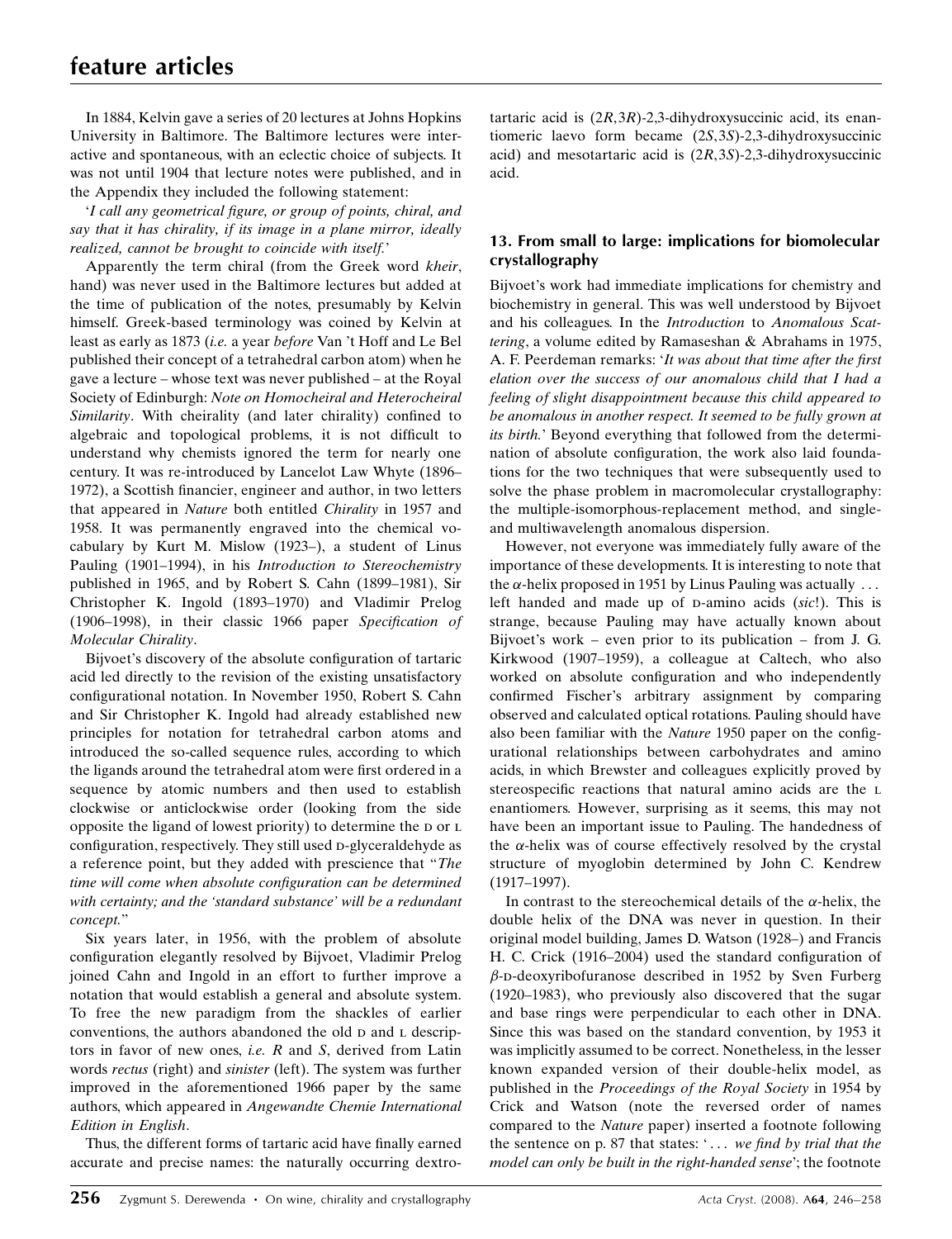asserts that: 'The Fischer convention has recently been shown to be correct (Bijvoet, Peerdeman and van Bommel, 1951).'

The recognition of Bijvoet's work for macromolecular crystallography took even longer. Even though Max Perutz (1914–2002) struggled for years to solve the phase problem for haemoglobin, he overlooked Bijvoet's results. In fact, both John D. Bernal and J. M. Robertson suggested in 1939 that isomorphous replacement might be the way to determine phases for insulin, but these were just 'hunches' that Max Perutz did not take seriously because he did not see how a single mercury atom (specifically suggested by Robertson) could affect diffraction of thousands of carbon, nitrogen and oxygen atoms. Neither did Perutz pay much attention to A. J. C. Wilson's paper on data statistics, since he did not think it was relevant. Even with a mercury derivative in hand, and having established that heavy atoms make a significant contribution to diffraction because their electrons scatter in phase in contrast to the protein's light atoms that largely cancel each other due to interference, Perutz was still oblivious to Bijvoet's work. It took Dorothy Hodgkin to bring Bijvoet's 1951 paper on strychnine to Perutz's attention and to suggest that a multi-isomorphous approach would solve the problem in the general non-centrosymmetric case. She told Perutz: 'when a paper is written by a person like Bijvoet, you must read each word and sentence very, very carefully.'

While the development of phasing methods in macromolecular crystallography is a separate tale, it is important to remember that tartaric acid was a critical stepping stone on the way to structures of viruses, ribosomes and other large biological complexes.

# 14. Epilogue

Following the pioneering determination of the absolute configuration of rubidium sodium tartrate, Bijvoet initiated studies of other tartrate salts. In 1958, along with A. J. van Bommel, he completed the refinement of the ammonium hydrogen p-tartrate, using intensities measured by a Geiger counter and a refinement protocol that used anisotropic temperature-factor parameters. As expected, he found the absolute configuration to be identical to that of the Rb–Na salt. D-tartaric acid was revisited again in 1966 by Y. Okaya and colleagues with the use of a computer-controlled diffractometer and neutron diffraction data. This allowed for unequivocal characterization of the stereochemistry of hydrogen bonds. The structure of p-tartaric acid monohydrate was reported in Acta Crystallographica E only recently, in 2006, by Qing-Bao Song and collaborators from Zhejiang and Shanghai. The structure of the racemic tartaric acid monohydrate, first reported by Parry (1951), was re-determined by Jing-Jing Nie and his colleagues in China and Taiwan, and published in 2001 in Acta Crystallographica E.

Research into chirality is still one of the most active fields in chemistry and structural biology, largely due to the implications for chiral drug design and synthesis. According to the Institute for Scientific Information Web of Knowledge Database, during the last decade there were over 8700 papers identified using the keyword 'chirality' and these papers elicited over 100000 citations.

Traditional experimental approaches to determining chirality fail when confronted with subtle problems. In a most recent tours de force published in Nature, Jaques Haesler, Werner Hug and colleagues from the University of Fribourg in Switzerland tested the limits of an experimental approach that utilizes Raman optical activity (ROA), i.e. circular polarization dependence of vibrational Raman scattering of visible laser light. With a new instrument, in which simultaneous data acquisition of right- and left-polarized Raman spectra eliminates most of the noise due to subtle laser fluctuations etc., they directly determined the absolute configuration of  $(R)$ -[<sup>2</sup>H<sub>1</sub>,<sup>2</sup>H<sub>2</sub>,<sup>2</sup>H<sub>3</sub>]-neopentane, which is C(CH<sub>3</sub>)<sub>4</sub> in which the four methyl substituents differ only by the degree of deuteration, *i.e.*  $-CH_3$ ,  $-CH_2D$ ,  $-CHD_2$  and  $-CD_3$  groups. Although the basic premise of ROA had been proposed in 1973, the new instrumentation pushes the sensitivity to allow measurements of circularly polarized components down to a few parts in  $10^{-5}$  of the total band intensity. The methodology can be used to probe small molecules as well as large biological complexes including viruses, gathering information about the fold of coat proteins and the structure of DNA.

So let us raise a toast of a smooth Australian Cabernet Sauvignon – to tartaric acid!

Incidentally: in the 6th century BC, the Greeks already had a custom of toasting the health of their friends to assure them that the wine they were given was not poisoned, an otherwise perfectly acceptable social custom of dealing with problems such as a business competitor, a troublesome wife, or perhaps a hostile grant reviewer. To demonstrate friendship, the host would drink the wine before his guests and then raise his glass to his friends inviting them to share the drink. The Romans had similar social customs (i.e. poisoning wives and neighbors, especially when inconveniently far from the cliffs of Capri) and the practice of toasting was continued. The term 'toast' (in case you wondered) comes from the Roman practice of dropping a piece of burnt bread into the wine. This was done to temper some of the bad wines the Romans sometimes had to drink. This custom survived and, at the beginning of Scene V, Act III in Shakespeare's Merry Wives of Windsor, Falstaff calls 'Go fetch me a quart of sack; put toast in't.' The charcoal reduces the excess of tartaric acid in wines that are past their prime, making them more drinkable.

But that is an entirely different story ...

I would like to thank Dr Zbigniew Dauter for suggesting the subject, carefully reading the manuscript and offering many helpful suggestions; and the anonymous reviewers for insightful comments. This essay is not a result of a formal historical research. I have been very careful in cross-checking sources, but I also used a number of general texts, encyclopedias, websites etc., and I cannot vouch for complete historical accuracy of all these sources. However, whenever possible I used original literature available online and through http:// www.jstor.org, as well as other resources provided by the